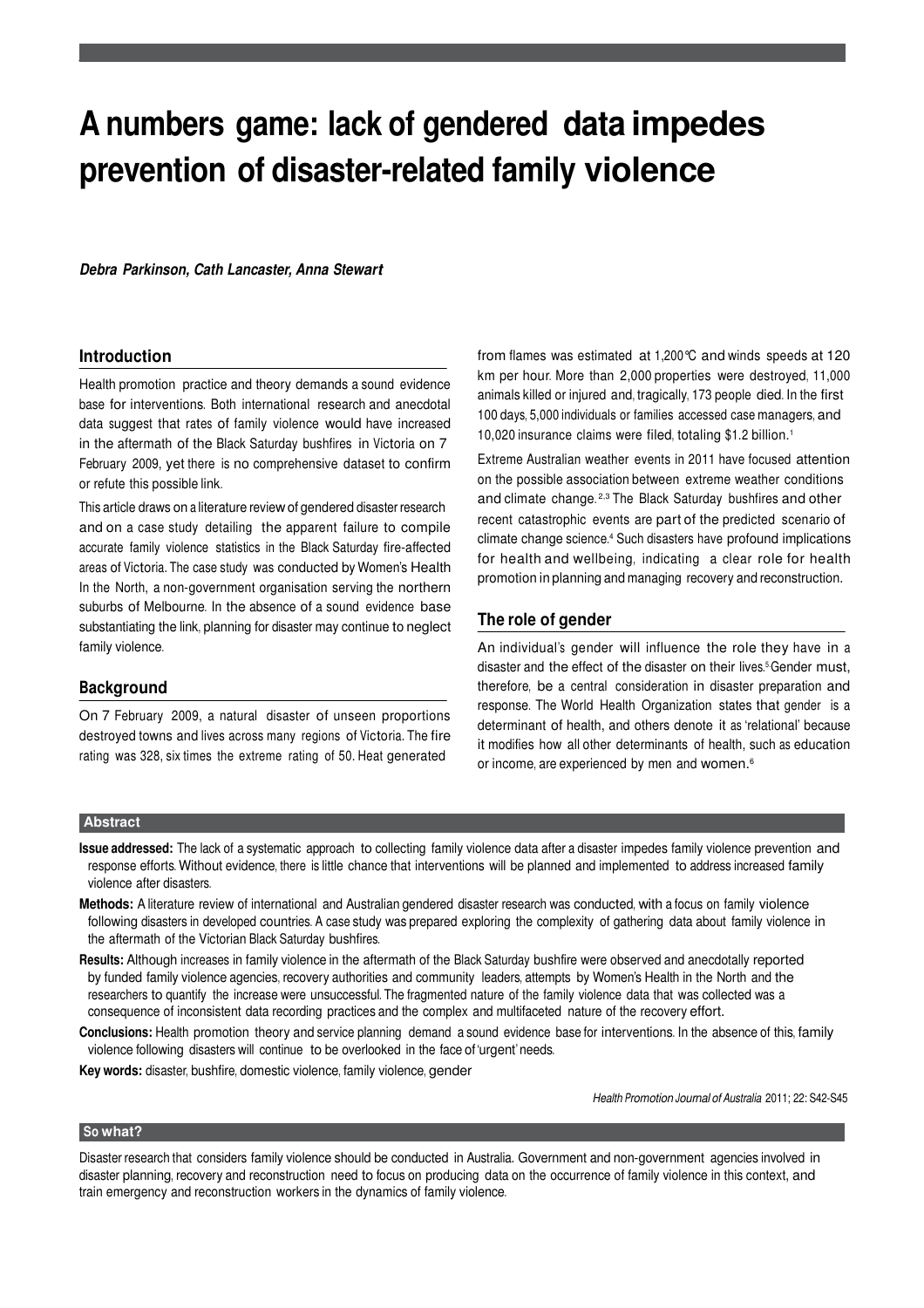The Public Health Association of Australia, too, affirms its allencompassing reach:

Gender is a significant component when describing patterns of morbidity and mortality; life expectancy; quality of life; access to health care and health promotion resources; and expectations of physical, mental and emotional wellbeing. 7

In the aftermath of a disaster, gender takes on even greater significance, as social structures and processes are laid bare<sup>s</sup> revealing a 'gendered disaster vulnerability'.<sup>9</sup> Applying a gendered analysis to disaster planning and recovery can highlight how gender can be either mitigated or exacerbated by class, ethnicity, disability and other factors.

Across the globe, women are at greater risk than men in disasters.<sup>10,11</sup> Women in developing countries are more likely to die following a disaster. <sup>8</sup> This vulnerability is partly the result of poverty, as women are more likely to live in areas that are more susceptible to disaster and in housing that is poorly constructed, 12,13 and are less likely to have the resources to escape if a disaster threatens.<sup>14</sup> Fothergill<sup>8</sup> reports that some women died in the 1991 Bangladesh cyclone because 'their husbands had the decision-making powers and they did not dare leave without their husband's permission'.

In contrast, most Australian bushfire victims are men, with 146 men and 99 women dying from bushfires in the half century from 1956 to 2007-8.<sup>15</sup> During a bushfire, women often have the sole responsibility for the family and property because socially determined roles mean that women are likely to be separated from a male as 'men are more likely to be called upon to provide manpower in communities that have experienced a natural disaster'<sup>5</sup> The care of children and the elderly, too, is gendered, and generally falls to women in time of crisis as in daily life. <sup>5</sup> Gender inequities emerging from disaster are apparent in caring responsibilities both during and after<sup>16</sup> and economic inequities emerge in the aftermath, with recovery postdisaster being predominantly directed to projects involving male labour, while women in disaster-prone areas are often employed in low-status jobs.<sup>17</sup> Economic insecurity contributes to increased vulnerability to violence for women.<sup>16</sup>

## **Disasters and family violence**

Violence against women has increased in the wake of recent disasters with a four-fold increase documented after Hurricane Katrina<sup>18</sup> and a 53% increase in family violence incidents on the weekend after the New Zealand earthquake in 2010.19 Six months later, the five domestic violence services in Christchurch reported that inquiries increased to 47 in the 48 hours following the earthquake on 2 March 2011. This was estimated to be a 50% increase.<sup>20</sup> Reasons for the apparent increase of family violence after disasters may include:

- threats to the male provider and protector role;
- loss of control:
- increased and possibly forced contact between the couple; and
- loss of options as support services for women are reduced.<sup>16</sup>

Although family violence may be unrecognised and unrecorded during and in the aftermath of disaster, some women have experienced violent behaviour from their partners post disasters<sup>21</sup>

and recovery workers need to be alert to the possibility of abuse, isolation and exclusion of women. Triggers for some men may include heightened stress through changed living and employment conditions, financial problems, depression, Post-Traumatic Stress Disorder and alcohol abuse. US disaster researchers noted that men cope through alcohol abuse and aggression<sup>16</sup> and observed a 'hyper-masculinity' emerging post-disaster that can lead to increased levels of violence. 22

This increased male aggression may be operating alongside women's intensified vulnerability as a result of the same post-disaster pressures affecting men. Additionally, the demands of traditional female roles are intensified as women care for partners, children, parents and others who are suffering after the fires. There are pressures to help in the volunteer effort and excessive work in re-establishing homes, and reduced childcare and transport services may isolate women.

A further exacerbating factor is that community attitudes continue to excuse this violence. In 2009, a VicHealth survey revealed a large proportion of Australians believed 'relationship violence can be excused if it results from temporary anger or results in genuine regret<sup>'23</sup> Disaster may offer an excuse for unacceptable behaviour as social mores are put aside while a community recovers.

# **Quantifying family violence after Black Saturday Bushfires – a case study**

After Black Saturday bushfires, funded family violence agencies in the northern region of Melbourne quickly began to report their concerns about the toll of the fires on relationships; how women and men were experiencing the trauma impact differently; and the possible co-occurrence of family violence. <sup>24</sup> In April and June of 2009, reports were made at two meetings of the Counselling and Support Alliance<sup>25</sup>− a network of the 13 funded women's and children's family violence counselling services in the northern metropolitan region.

The following month, a presentation from Nillumbik Community Health Service to the Bushfire Agency Review reported 'Increasing violence resulting from frustration, anger, grief and bereavement leading to family conflict and affecting family relationships<sup>26</sup> Local newspapers ran articles indicating the rise in family violence linked directly with the aftermath of the bushfires.<sup>27</sup> Sources included a Church leader, <sup>27</sup> the Victorian Bushfire Recovery and Reconstruction Authority Chairperson,<sup>28</sup> and the Clinical Psychologist Consultant to the Victorian Disaster Recovery Plan.<sup>29</sup>

Women's Health In the North attempted to quantify the increase, but gathering data on family violence and the bushfires proved difficult. Some partial data were obtained from funded family violence services, but the task was complicated by the multifaceted recovery effort. Multiple regions, areas and catchments of the numerous services were involved in the recovery and reconstruction.

A brief example of this complexity, relating only to emotional recovery, illustrates the intricacy of responsibilities. Fire-affected towns sought assistance from different shires, resulting in the involvement of four shires (the City of Whittlesea, the Shires of Murrindindi, Nillumbik and Mitchell), with informal involvement of a fifth shire (Yarra Ranges) because residents of three towns naturally drew on services there. One town, Kinglake West, is served to some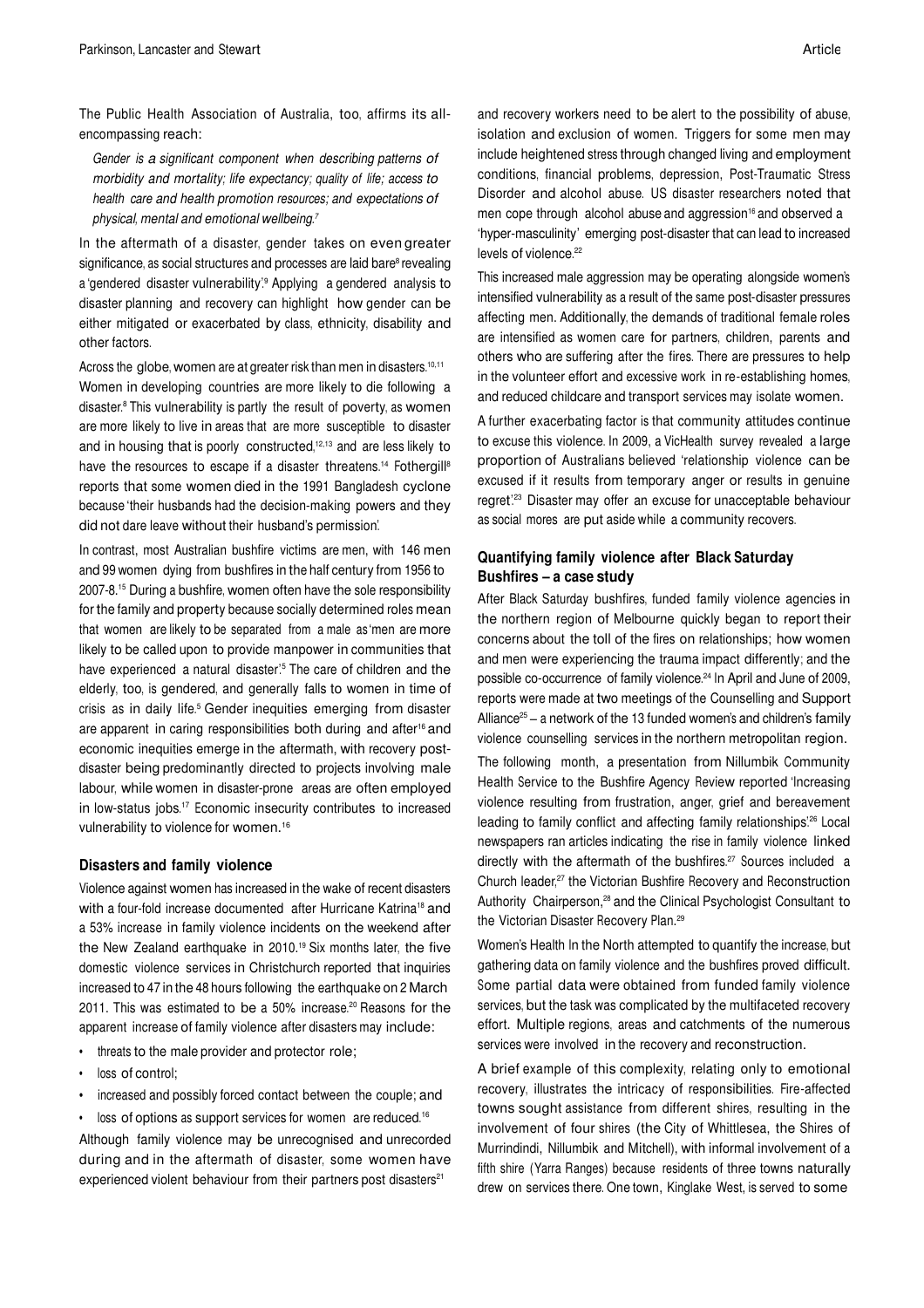extent from two shires and two Department of Health (DH) and Department of Human Services (DHS) regions. The fire-affected towns were served by Hume and Northern Metropolitan DH regions and two women's health services. Three GP division regions, two major hospitals, and many other services were offered, including formal, informal, public and private community support.

Given this density, obtaining family violence data was overwhelmingly complex. Teasing out numbers of responses and even making 'guesstimates' about family violence and bushfire trauma was complex due to staff data-recording practices and inadequate data. It appeared that the data collation method utilised by staff for those affected by family violence depended on which type of response was being discussed. For example, when recording their assistance to women as part of data collection, common practice was to code 'relationship issues' rather than 'family violence'.<sup>30</sup> If women received a counselling response, data could be collected through formal data collection software or through no data system at all if informal options were used.

A key regional family violence non-government organisation offered to train bushfire case managers from April 2009 as part of broader regional initiative about responding to family violence. In November 2009, DHS, which employed the bushfire case managers, was able to take up this offer and as a result 46 case managers attended training. Prior to the session only 13 of the 46 self-assessed that they had experience with, or a sound understanding of, family violence (see footnote).

Many local town-based action groups had women's committees, or social and emotional recovery committees. Women's support groups were established by communities and many churches and volunteers offered emotional support. A weekend retreat for women affected by bushfire in July 2009 offered a support session on family violence which became more general in nature addressing gendered responses to family conflict, disaster and distress. Women reported the profound importance of these informal women's gatherings.<sup>31</sup>

Initial questions relating to population health issues arising from this case study include:

- Where is there a space for family violence in the coding analysis of bushfire, trauma or disaster responses?
- How can data from many sources be collated to provide a more complete gendered population picture?
- How can family violence prevention initiatives that are multiregional in nature and that have a capacity-building focus with women be prioritised and funded?

## **Footnote:**

The Berry Street Eaglemont Family Violence Case work and Counselling Team is funded to provide family violence services for women and children. The team provided feedback data on their February and April Identifying Family Violence 2010 sessions for bushfire case workers. These sessions offered Common Risk Assessment Framework (CRAF) family violence assessment tools, using Practice Guide 1. This training aimed to support staff to identify and respond to family violence. More detail on the CRAF assessment guide can be found at http://www.dpcd.vic.gov.au/ women/family-violence/risk-factors-and-family-violence.

# **Conclusion**

Until the increase in family violence following disaster can be quantified, planning, recovery and reconstruction efforts are unlikely to take this eventuality into account. Good health promotion is based on problem identification and needs assessment. As no data can be seen as no problem,<sup>32</sup> the onus is first on government and non-government organisations to consistently gather data with full awareness of the dynamics of family violence, and second on disaster researchers to analyse and disseminate the data.

The research-policy-practice nexus suggests that research influences policy and policy influences practice. Perhaps the order is not as important as providing services that recognise the likelihood of increased family violence and seek to prevent it through timely and relevant family violence services.

## **References**

- Victorian Bushfire Reconstruction and Recovery Authority. Victorian Bushfire Reconstruction and Recovery Authority 100 Day Report. Melbourne (AUST ): State Government of Victoria; 2009.
- 2. Garnaut R. Reflections on the Australian Climate Change Discussion. Canberra (AUST): Department of Climate Change and Energy Efficiency, Commonwealth of Australia; 2011.
- 3. Fogarty D. Scientists See Climate Change Link to Australian Floods [Internet]. Reuters Edition U.S. 2011 [Cited 2011 Oct 31]. January 12. Available from: http://www.reuters. com/article/2011/01/12/us-climate-australia-floods-idUSTRE70B1XF20110112
- 4. Commonwealth Scientific Industrial Research Organization. Extreme Weather Events − What can We Expect? [Internet]. Canberra (AUST): CSIRO; 2011[Cited 2011 Oct 31]. February 7. Available from: http://www.csiro.au/science/adapt-extreme-weather. html
- 5. Raphael B, Taylor M, McAndrew V. Women, catastrophe and mental health. Aust N Z J Psychiatry. 2008;42(1):13-23.
- 6. Keleher H. Why build a health promotion evidence base about gender? Health Promot Int. 2004;19(3):277-9.
- 7. Public Health Association of Australia. Gender and Health Policy [Internet]. Canberra (AUST ): PHAA; 2008 [cited 2011 Jun 27]. Available from: http://www.phaa.net.au/ documents/policy/20081002newGenderandHealth.pdf
- 8. Fothergill A. The neglect of gender in disaster work: an overview of the literature. In: Enarson E, Morrow BH, editors. The Gendered Terrain of Disaster: Through Women's Eyes. Westport (CT): Praeger Publishers; 1998.
- 9. Enarson E, Morrow BH, editors. The Gendered Terrain of Disaster: Through Women's Eyes. Westport (CT): Praeger Publishers; 1998.
- 10. Phillips B, Jenkins P, Enarson E. Violence and disaster vulnerabilty. In: Phillips B, Thomas D, Fothergill A, Blinn-Pike L, editors. Social Vulnerability to Disasters. Boca Raton (FL): CRC Press; 2009.
- 11. Neumayera E, Plümperb T. The Gendered Nature of Natural Disasters: The Impact of Catastrophic Events on the Gender Gap in Life Expectancy, 1981-2002. Annals of the American Association of Geographers. 2001;97(3):551-66.
- 12. Dasgupta S, Siriner I, Partha SD, editors. Women's Encounter with Disaster. London (UK): Frontpage Publications; 2010.
- 13. Scanlon J. The perspective of gender: a missing element in disaster response. In: Enarson E, Morrow BH, editors. The Gendered Terrain of Disaster: Through Women's Eyes. Westport (CT): Praeger Publishers; 1998.
- 14. Henrici JM, Helmuth AS, Braun J. Women, Disasters, and Hurricane Katrina [fact sheet]. Washington (DC): Institute for Women's Policy Research; 2010.
- 15. Haynes K, Tibbits A, Coates L, Ganewatta G, Handmer J, McAnerney J. 100 Years of Australian Civilian Bushfire Fatalities: Exploring the Trends in Relation to the 'Stay or Go Policy': Report for the Bushfire Royal Commission. Melbourne (AUST): State Government of Victoria; 2008.
- 16. Enarson E, Phillips B. Invitation to a new feminist disaster sociology: integrating feminist theory and methods. In: Phillips B, Morrow BH, editors. Women and Disasters: From Theory to Practice. College Station (TX): International Research Committee on Disasters; 2008. p. 41-74.
- 17. Enarson E. Women and Girls Last: Averting the Second Post-Katrina Disaster [Internet]. Brooklyn (NY): Social Science Research Council; 2006 [cited 2010 Aug 19]. Available from: http://understandingkatrina.ssrc.org/Enarson/
- 18. Anastario M, Shehab N, Lawry L. Increased Gender-based Violence Among Women Internally Displaced in Mississippi Two Years Post-Hurrican Katrina. Disaster Med Public Health Prep. 2009;3(1):18-26.
- 19. Gender and Disaster Network [GDNET-L@GROUPS.PREVENTIONWEB.NET ] on behalf of Maureen Fordham. Christchurch Earthquake and Domestic Violence. [Internet]. Email to Gender and Disaster Network. 2010 Sept 28 [cited 2010 September 29].